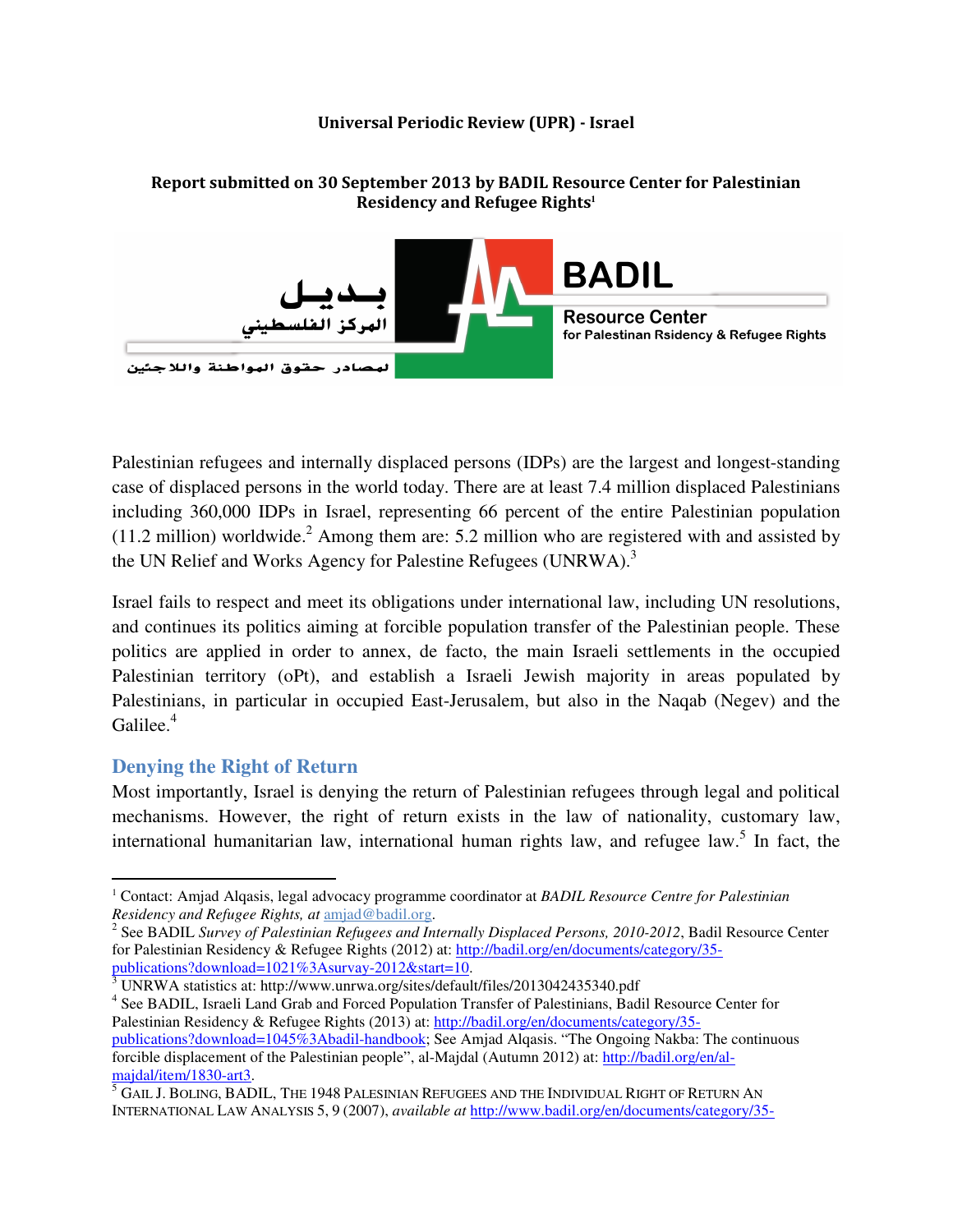obligation to respect the right of return has been a customary, legally binding, norm of international law since before 1948. Later, in December 1948, the UN General Assembly called upon Israel to respect the Palestinian refugees' right of return in Resolution 194 (III). Also, in its resolution 237, June 1967, the UN Security Council called upon the government of Israel to "facilitate the return of those inhabitants who have fled the areas since the outbreak of hostilities". These resolutions, among many others, explicitly stated that Palestinians had the right of return to their homes of origin. Since Israel is the only state from which Palestinian refugees originated, it is the only state of origin and thus is obligated under international law to receive these refugees.

### **Legal statuses under Israeli law**

Next to this, the Israeli nationality law embodies in law the separation of citizenship ('Israeli'), from nationality ('Jewish'). This separation was confirmed by the Israeli Supreme Court in *George Raphael Tamarin v State of Israel 1972*. Such a distinction allows Israel to discriminate against its Palestinian citizens and, even more severely, against Palestinian refugees by ensuring that certain rights and privileges are conditioned upon Jewish nationality. The Israeli regime has essentially divided the Palestinian people into several distinct political-legal statuses -Palestinian citizens of Israel, permanent residents of East Jerusalem, West Bank identity card holders, Gaza Strip identity card holders and the millions of Palestinian refugees living in forced exile. Despite their differing categorizations under Israeli law, Palestinians across the board maintain an inferior status to that of Jewish nationals living within the same territory or beyond.

Israel's distinction between Jewish nationality, Israeli citizenship, and Palestinian Arabs status within Israel, the oPt, including East Jerusalem, provides a basis upon which discriminatory policies are applied to the detriment of Palestinians, both within Israel and the oPt. Israel and the oPt are in fact treated as one legal entity by Israel, which has two effects: (1) Jewish nationals, wherever they may reside, benefit from a range of legal rights and privileges afforded by Israel; and (2) Palestinian Arabs, wherever they may reside, are collectively exposed to a single coherent structure of apartheid and discrimination. In particular, Israel's institutionalized discrimination aims to privilege Jewish nationals, and abridge the right of Palestinian Arabs, with regard to residency rights, land ownership, freedom of movement, nationality, citizenship and the right to leave and return to one's country.

Jewish people all over the world are given "the automatic right, by virtue of being Jewish, to immigrate to Israel and acquire Israeli citizenship [but] Arab Palestinians including the millions of Palestinian refugees, on the other hand, are denied to return to their homes and to acquire citizenship."<sup>6</sup> Thus, under Israel's legal regime, *only* Jews have the right to return, and only

l

publications?download=101%3Aindividualror-en; Russell Tribunal on Palestine, *Executive Summary of the Findings of the Fourth Session of the Russell Tribunal*, Russell Tribunal on Palestine (Oct. 2012), *available at* http://www.russelltribunalonpalestine.com/en/sessions/future-sessions.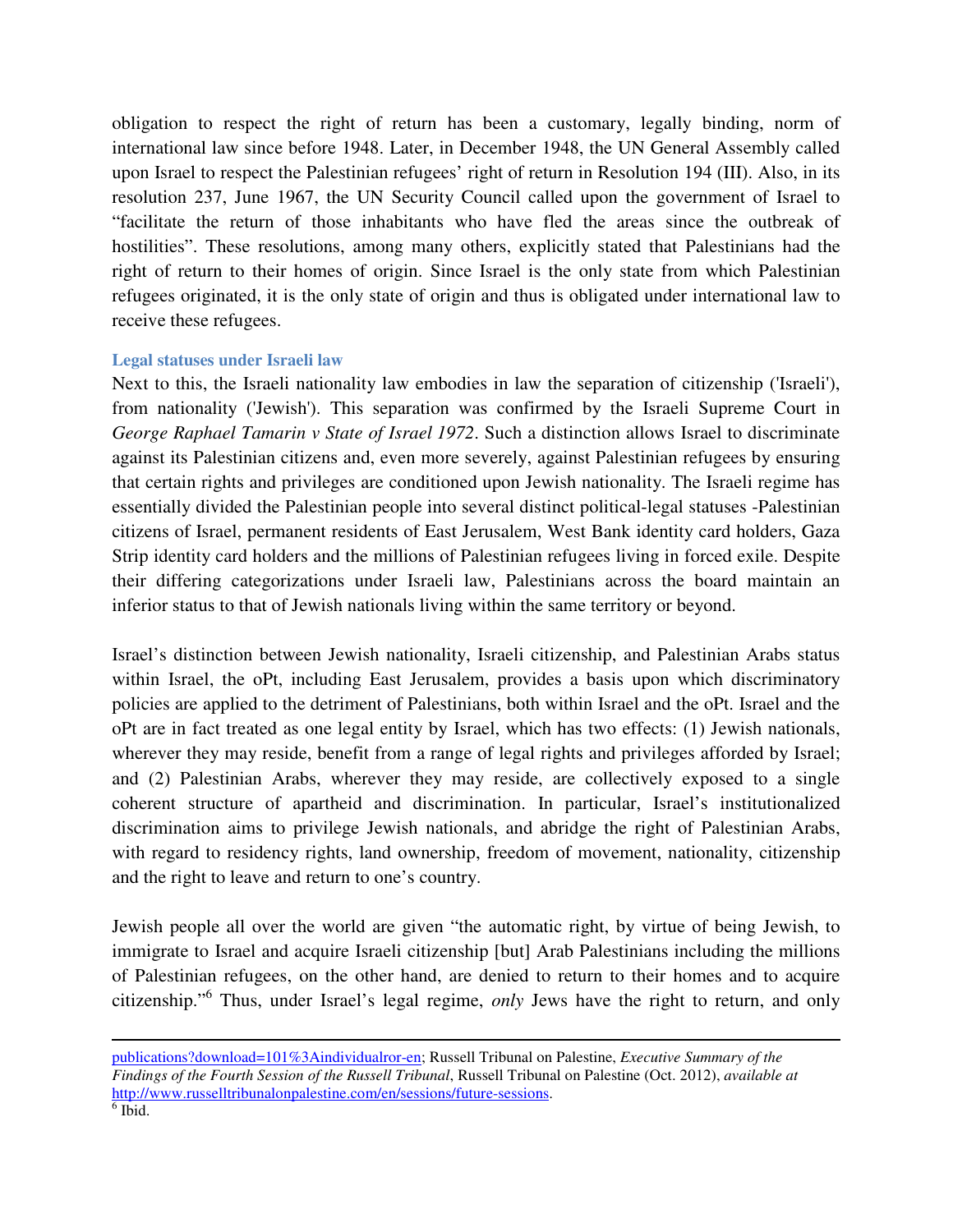"Jewish nationals and citizens of Israel" constitute the privileged group of Israeli citizens who have full access to [human rights].

Among Israel's pillars is the policy of legal separation between Jewish nationality, Israeli citizenship and the status of Palestinian Arabs as well as the practice of forced population transfer: a practice aimed at displacing non-Jewish nationals (Palestinian Arabs) within Israel and the oPt.

Palestinians who did not meet the criteria of the 1952 Citizenship Law because they were outside the country or in territory controlled by Israeli-defined 'enemy forces' at certain cutoff dates, are excluded from Israeli citizenship and consequently made stateless by the law.<sup>7</sup> At least 750,000 Palestinians and their descendants (approximately 6 million persons) suffer from statelessness and/or a lack of nationality (1948 Palestinian refugees) until today.<sup>8</sup>

Israel continues to deny and violate the right of these refugees to return to their country of origin. In 2001 the Israeli Knesset passed the *Entrenchment of the Negation of the Right to Return Law*.19 Section 2 of this law states that "refugees will not be returned to the territory of the State of Israel save with the approval of the majority of the Knesset Members." Section 1 of the law defines a refugee as a person who "left the borders of the State of Israel at a time of war and is not a citizen of the State of Israel, including, persons displaced in 1967 and refugees from 1948 or a family member." Furthermore, based on the 1954 *Prevention of Infiltration Law* and military orders 1649 and 165020 those Palestinians are prohibited from legally returning to Israel or the oPt as well.

In effect, Israel has institutionalized its exclusion of, and discrimination against, the indigenous Palestinian refugees who were forcibly displaced and denationalized. The Law of Return  $(1950)^9$ provides that every Jewish person in the world is automatically entitled to "Jewish nationality" in Israel. Under the Law of Return, a Jewish national is "born of a Jewish mother or has become converted to Judaism and who is not a member of another religion."<sup>10</sup> Thus Jewish nationals enjoy the right to enter Israel even if they were not born in Israel and have no connection whatsoever to Israel. On the other hand Palestinians, the indigenous population of the territory, are excluded from the Law of Return on grounds that they are not of Jewish origin, do not enjoy the legal status of nationals under any other Israeli law; and have no right to enter the country.

 $\overline{a}$ 

<sup>&</sup>lt;sup>7</sup> See Haneen Na'amnih, "New Anti-Arab Legislation," Adalah Newsletter, Volume 50, July 2008; See also "Israel begins revoking citizenship of four Arabs," Haaretz, (6 May 2009); See also John Quigley, "Family Reunion and the Rights to Return to Occupied Territory," Georgetown Immigration Law Journal, 6 (1992).

<sup>8</sup> See supra note 1.

<sup>&</sup>lt;sup>9</sup> Passed by Knesset on 20th Tammuz, 5170 (5th July 1950) and Published in Sefer Ha-Chukkim No. 51 of the 21<sup>st</sup> of Tammuz.

<sup>&</sup>lt;sup>10</sup> Joseph Schechla, The Consequences of Conflating Religion, Race, Nationality, and Citizenship, Al Majdal, Winter-Spring 2010, 14.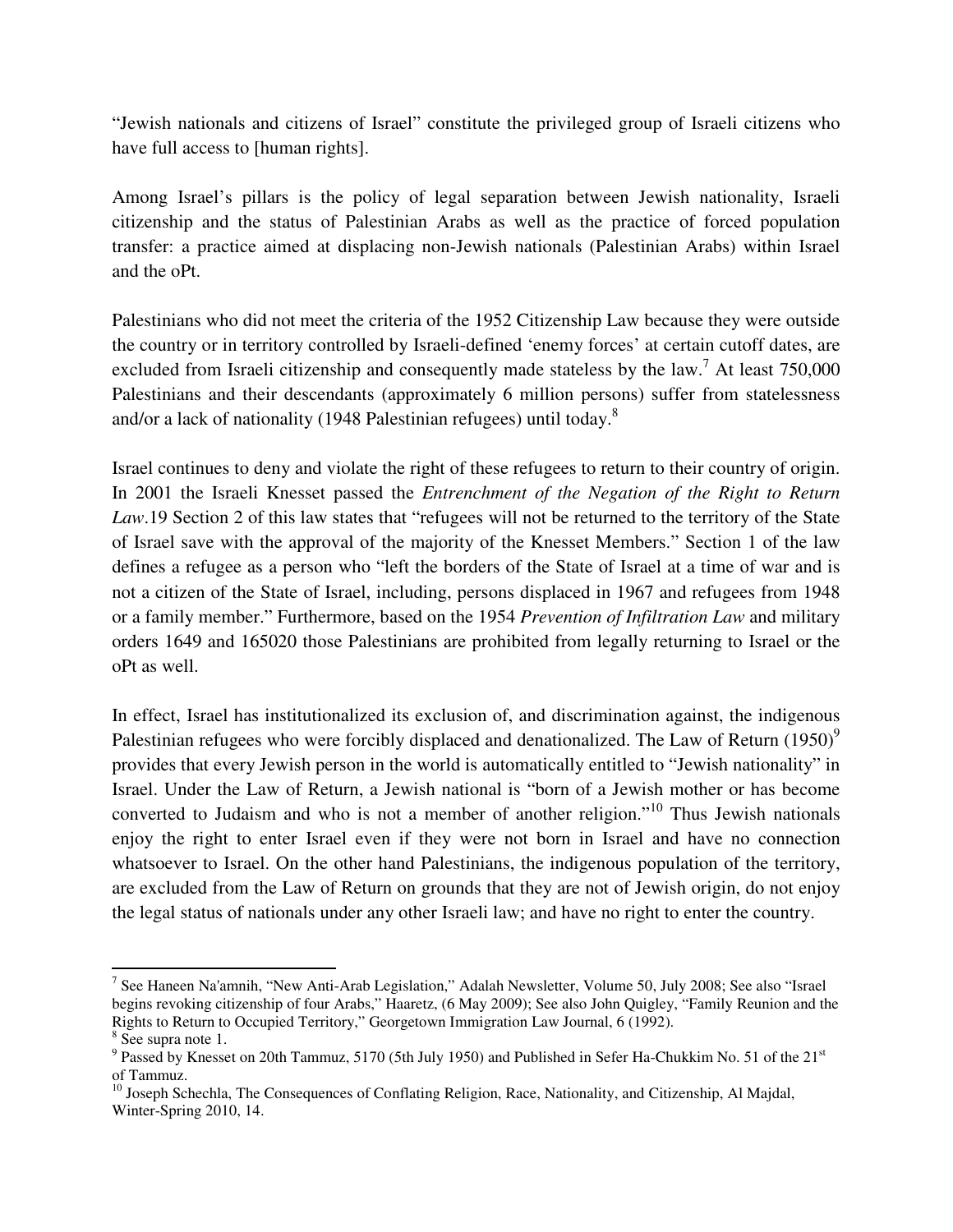## **Palestinian land**

Israeli legislation is also threatening the land rights of Palestinian citizens of Israel, Palestinian residents of the oPt as well as those Palestinian refugees who are forcibly exiled. The Land Acquisition for Public Purposes Ordinance (1943) is a British-mandate era law that authorizes the Finance Minister to confiscate Palestinian lands for "public purposes" in perpetuity. In February 2010, the Knesset amended the law to prevent Palestinian landowners from restoring land confiscated pursuant to the ordinance even if it was never used for the alleged public purpose for which it was originally confiscated. The Amendment allows the state not to use the land for the original intended purpose for 17 years and it prevents landowners from demanding restoration if the land has been transferred to a third party or if more than 25 years has lapsed since the confiscation. This impacts Palestinians collectively as Israel confiscated significant portions of their lands over 25 years ago and has since transferred them to third parties.

After 1948, Israel 'inherited' all the land that was registered in the High Commissioner's name from the British government, which thus became Israeli state land.<sup>11</sup> After 1967, Israel also claimed all the 'state land' that Jordan had designated as such under its rule in the West Bank. This was achieved through the application of a 1967-adopted military order, the Order Concerning Government Property (No. 59).<sup>12</sup> This defines state land as property that, on the "relevant date" (7 June 1967, the day Israel occupied the West Bank), belonged to an enemy state and/or corporation of which an enemy state had control or rights or that was registered at that time in its name.<sup>13</sup> Furthermore, the Order bestows administration of state land to the Custodian who is appointed by the Israeli Military Commander and empowered, "to take possession of government property and to take any measure he deems necessary to that end".<sup>14</sup> The Order also allows for the custodian to deem any lands as state lands, even if they are retroactively shown not to be state lands, provided he held "good faith" that they were state lands.<sup>15</sup> This Order was since amended.

Parallel to that in 1968 the Israeli military commander passed the Order concerning Land and Water Settlement (Judea and Samaria) (No. 291) – an order which forbade any further land settlement/registration for Palestinians and put a halt to any settlements, or registrations which were at that time being processed which has resulted in only 33% of all West Bank land being registered.<sup>16</sup>

In 1969 a provision was added to the Order Concerning Government Property stating that, "if the Custodian confirms in a written document with his signature that a given property is government

 $\overline{a}$ 

<sup>&</sup>lt;sup>11</sup> See Supra note 3.

<sup>&</sup>lt;sup>12</sup> Order Concerning Government Property (Judea and Samaria) (No. 59), 1967.

 $<sup>13</sup>$  Definitions article in the original version of the Order concerning Government Property, as published in</sup> Collections of Proclamations, Orders and Appointments No. 5, 15 November 1967, pp. 162 -165.

<sup>&</sup>lt;sup>14</sup> Article 2 of the Original Version of Order No. 59.

<sup>&</sup>lt;sup>15</sup> Ibid., Article 5.

<sup>&</sup>lt;sup>16</sup> Land Registration Study for the Ministry of Planning – by Land Equity International, May 2007 p. 28.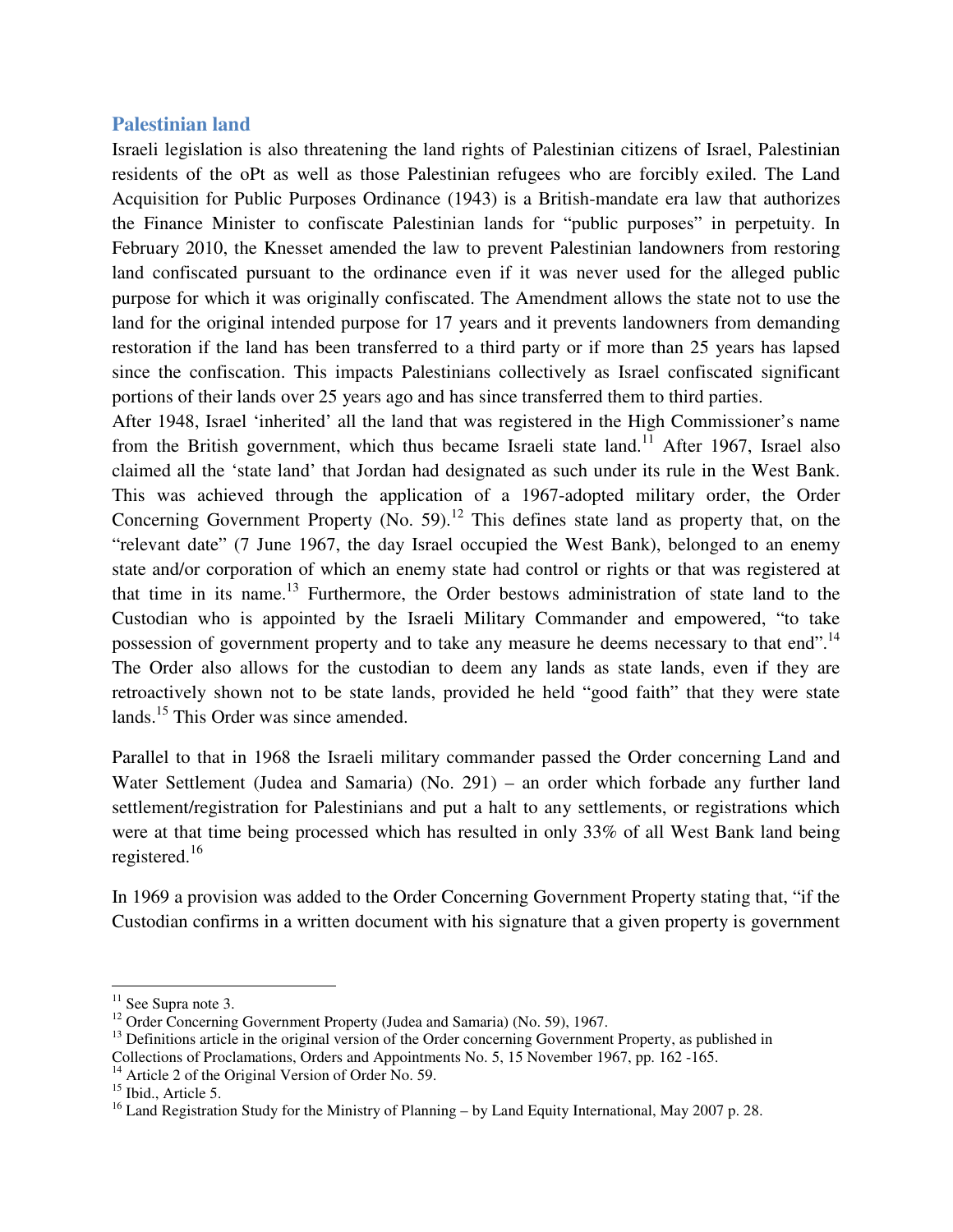property, that property will be considered government property unless proven otherwise".<sup>17</sup> This transferred the burden of proof from the State to the individual. In 1984, the military commander amended the Order Concerning Government Property to expand the types of land that could fall under its control. The amendment defines government property as, "property that on the relevant date or thereafter belongs, is registered in the name of or is imparted to an enemy state or a corporation in which an enemy state has rights".<sup>18</sup> The use of the word "thereafter" offers scope to expand upon a previously static definition of state land.

# **Declaration process**

The declaration (of state land) process is not anchored in the law or in military legislation, but rather in the procedures of the Israeli Civil Administration alone.<sup>19</sup> Among their requirements is that the Custodian must sign a certificate specifying the location of the land for declaration accompanied by a map demonstrating the plot's total area.

Various petitions filed by Palestinians against the declaration process and against the appeals committee (whereby individuals can oppose declarations) failed before the Israeli Supreme Court.<sup>20</sup> The Court upheld the legality of the declaration mechanism and rejected the petitioners' right to object: as they could not prove personal injury on non-private, 'state land'.

# **Absentee Property Law**

 $\overline{a}$ 

The *Absentee Property Law* of 1950 is another law that is applied in order to confiscate Palestinian land. The term 'absentee' was defined so broadly as to include not only Palestinians who had fled the newly established state of Israel but also those who had fled their homes but remained within its borders.

Estimates of the total amount of 'abandoned' lands to which Israel laid claim vary between 4.2 and 5.8 million dunums  $(4,200-5,800 \text{ km}^2)$ .<sup>21</sup> As a result of the Absentee Property Law, the pre-1948 Palestinian Bedouins of the Naqab lost 90% of their lands and property.<sup>22</sup> Between 1948

<sup>&</sup>lt;sup>17</sup> Order Concerning Government Property (Amendment No. 4) (Judea and Samaria) (No. 364) 1969, Article 2(c).

<sup>&</sup>lt;sup>18</sup> Order Concerning Government Property (Amendment No. 7) (Judea and Samaria) (No. 1091) 1984.

<sup>&</sup>lt;sup>19</sup> Sfard, M., Schaeffer, E., et al., "A Guide to Housing Land and Property Law in Area C of the West Bank", February 2012, p. 46.

<sup>&</sup>lt;sup>20</sup> See, for example: HJC 81/285, Fadil Muhammad a-Nazar et al v. Commander of Judea and Samaria et al., Piskei Din 36 (1) 701.

<sup>21</sup> For more information, see: Adalah, BADIL, and Habitat International Coalition (HIC), *Recurring Dispossession and Displacement of 1948 Palestinian Refugees in the Occupied Palestinian Territory*, Joint written statement to the UN Human Rights Council (August 27, 2009); available from

http://unispal.un.org/UNISPAL.NSF/0/0F9AB8AF7EE5F0A185257647006A47D0.

<sup>&</sup>lt;sup>22</sup> Through a combination of a discriminatory Master Plan, *The National Planning and Building Law (1965)* and the most recent Prawer Plan, Israel is continuing to implement a forcible removal and relocation of the Palestinian Bedouin originating from the Naqab. Jamjoum, Hazem, *Al-Naqab: The Ongoing Displacement of Palestine's Southern Bedouin*, Al-Majdal, (Autumn 2008 – Winter 2009) available at: http://www.badil.org/en/al-majdal/item/6 al-naqab-the-ongoing-displacement-of-palestine%5C's-southern-bedouin.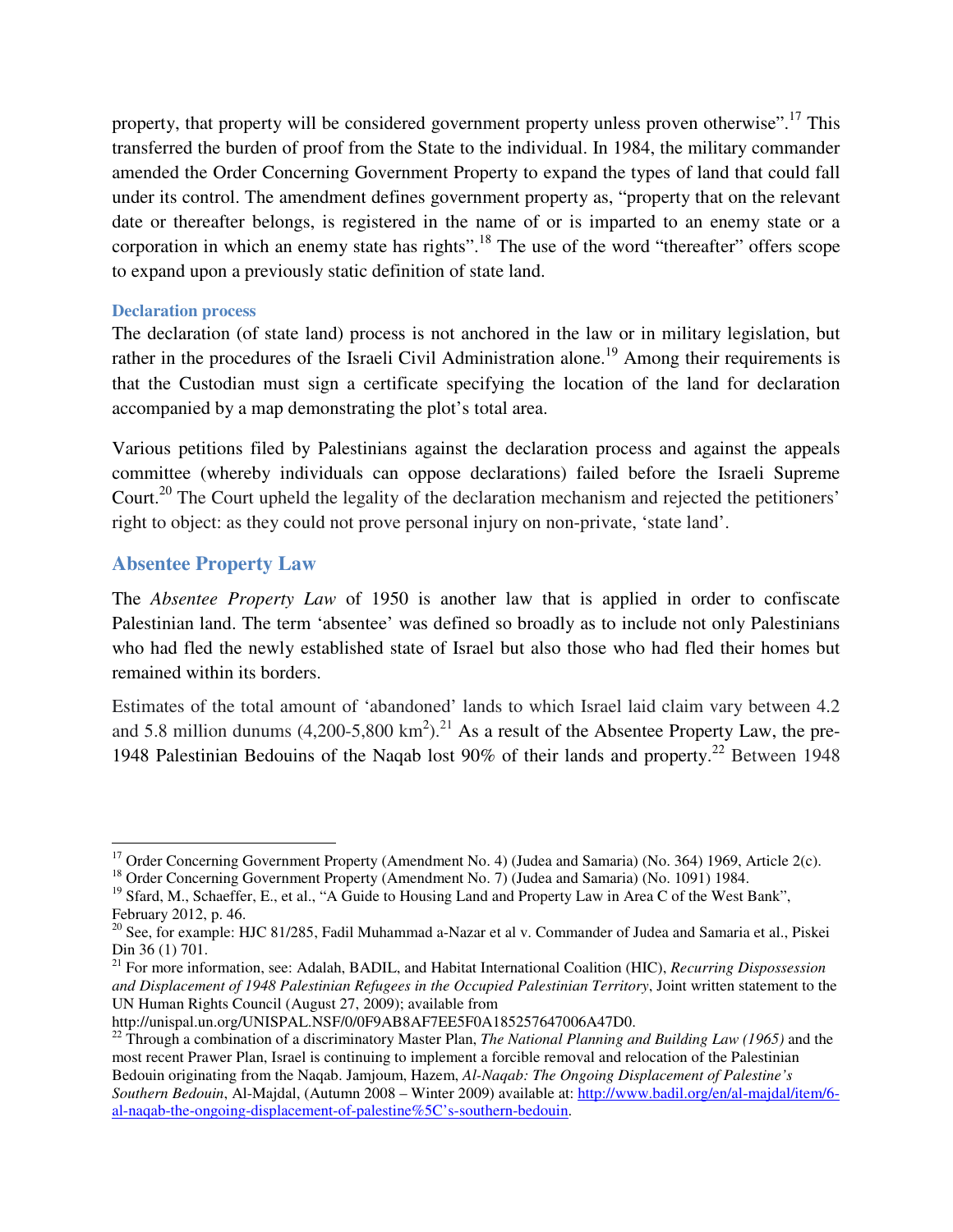and 1953 alone, 350 of the 370 new Israeli Jewish settlements were created in lands confiscated under the Law. $^{23}$ 

The authority to declare land or property as 'abandoned' extends to property whose owner is "unknown". Following the mass forcible displacement of Palestinians from their homes and lands in 1948, the *Absentee Property Law* transferred the ownership of such lands to the State of Israel should the owner have been residing, even for a short while, in one of a list of territories outlined in the law between the  $29<sup>th</sup>$  November 1947, and the day on which "it shall be declared that the state of emergency shall cease to exist". Along with the 'state of emergency', the law continues to apply. Further, the law even applies to persons who left their ordinary place of residence in Palestine, to another location in Palestine. Such persons are referred to as '*Present Absentees*', to whom Absentee Law also applies. Absentee property is any property, within Israel, that the 'absentee' owns or has a right to. This requirement that the property itself be located within the State of Israel, also applies to East Jerusalem subsequent to Israel's illegal 1967 annexation.

### **Custodian**

The Custodian of Absentee Property is appointed by the Israeli Minister of Finance to retain possession of "absentee property" pursuant to a prescribed manner. As these rights are automatically transferred no notice of this transfer is given to the owner and they may only be made aware of it when granted an eviction order, or when attempting to sell the property.

Article 17(a) outlines that, should the Custodian designate or 'believe' that a certain property is owned by an absentee, then it is automatically considered so even if the rightful owner can later prove that they were not an 'absentee'. If the property in question had already been sold to a 'third' party, then there is nothing the rightful owner could do to reclaim it, under the principle that the transaction was made in 'good faith'. $^{24}$ 

#### **Privatizing occupied lands**

On 3 August 2009, the Israeli Knesset ratified the *Israel Land Administration Law (Amendment No. 7) 5769 – 2009* reforming land management for 93% of the State of Israel's territory, commonly known as the Land Reform Law. The Law, which applies to Israel-proper and occupied East Jerusalem and the Golan Heights, enables a process of privatizing land comprising 800,000 dunums or 4% of the State. The Law also increases control of land to the Jewish National Fund, an organization that explicitly excludes non-Jewish residents from lands under its management.

l

 $23$  See supra note 5, p. 55.

<sup>&</sup>lt;sup>24</sup> Absentees Property Law, Section 17(a) states: "Any transaction made in good faith between the Custodian and another person in respect of property which the Custodian considered, at the time of the transaction, to be vested property shall not be invalidated and shall remain in force even if is proved that the property was not at the time vested property".